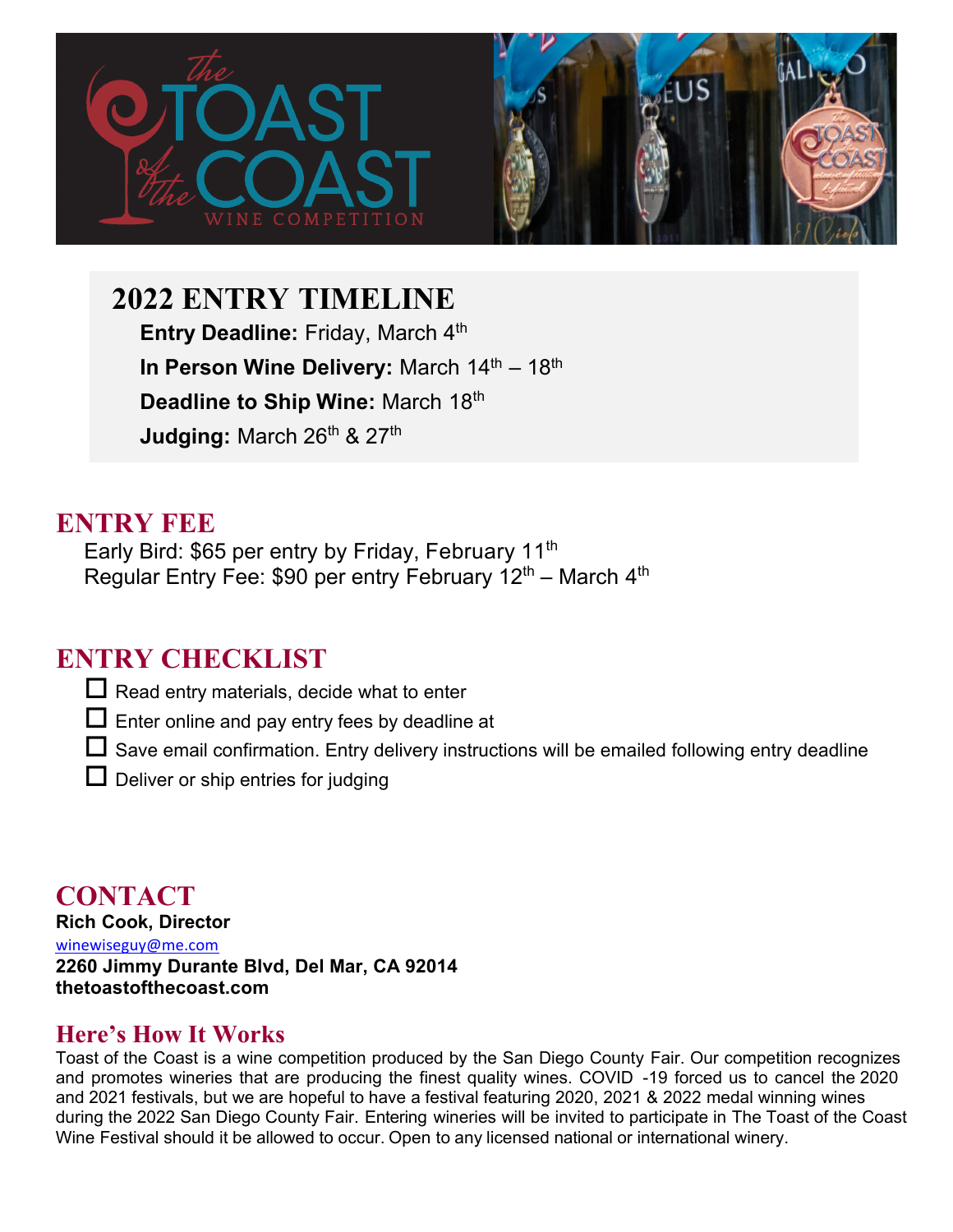## **Limits**

There is no limit to the number of entries per producer. No single wine may be entered in more than one (1) class.

### **Tips When Entering**

- $\checkmark$  Make sure that each wine is registered under the correct winery name.
- $\checkmark$  Check your winery's name spelling/completeness.
- $\checkmark$  Review your entry cart before you complete the registration transaction to assure that you have entered the correct division and class for each winery/wine.

## **Competition Rules**

- 1. Qualifying entries are wines that are (or are soon to be) available for retail sale.
- 2. Wines may be entered only by a winery or its representatives, domestic or international.
- 3. Each wine's category will be determined by the information on the TTB approved label.
- 4. The decision of the judges is final. All judging will be blind and held in a closed session. Judging will be based on the style of wine per category. **Classes may be consolidated, added or divided if entries warrant.**
- 5. Wines will be judged in the class in which they were entered, unless the Director determines it to be more appropriate in another class and may transfer if necessary.
- 6. Entries may be substituted with another entry. We must be notified prior to the deadline of any changes or withdrawn entries, to ensure our paperwork is correct.
- 7. Entry fees are non-refundable.

## **Wine Delivery/Shipping**

An entry is made up of three (3) 750 ml, four (4) 375 ml or two (2) 1.5 liter bottles or two (2) 3 liter or larger boxes or four (4) cans or other "alternative packages" Wine delivery instructions and map will be emailed following the deadline. In-person deliveries are only accepted weekdays (no weekends or holidays). Wine may also be shipped to the following address:

San Diego County Fair/Agricultural & Education Department The Toast of the Coast Wine Competition 2260 Jimmy Durante Blvd. Del Mar, CA 92014

### **Awards**

**Double Gold Awards** are reserved for the finest wines as agreed on unanimously by the assigned three judge panel. These wines score 94 points or higher on a 100-point scale.

**Gold Awards** are reserved for wines that show exceptional complexity and depth of aroma, flavor and finish. These wines score between 90 and 93 points on a 100-point scale.

**Silver Awards** are bestowed upon wines displaying character beyond the norm as agreed upon by two or more judges.

**Special Awards** – in addition the above listed awards, special awards may be given for Best of Region, Best of Variety, etc. at the discretion of the director. One wine will be designated "The Toast of the Coast" for the year.